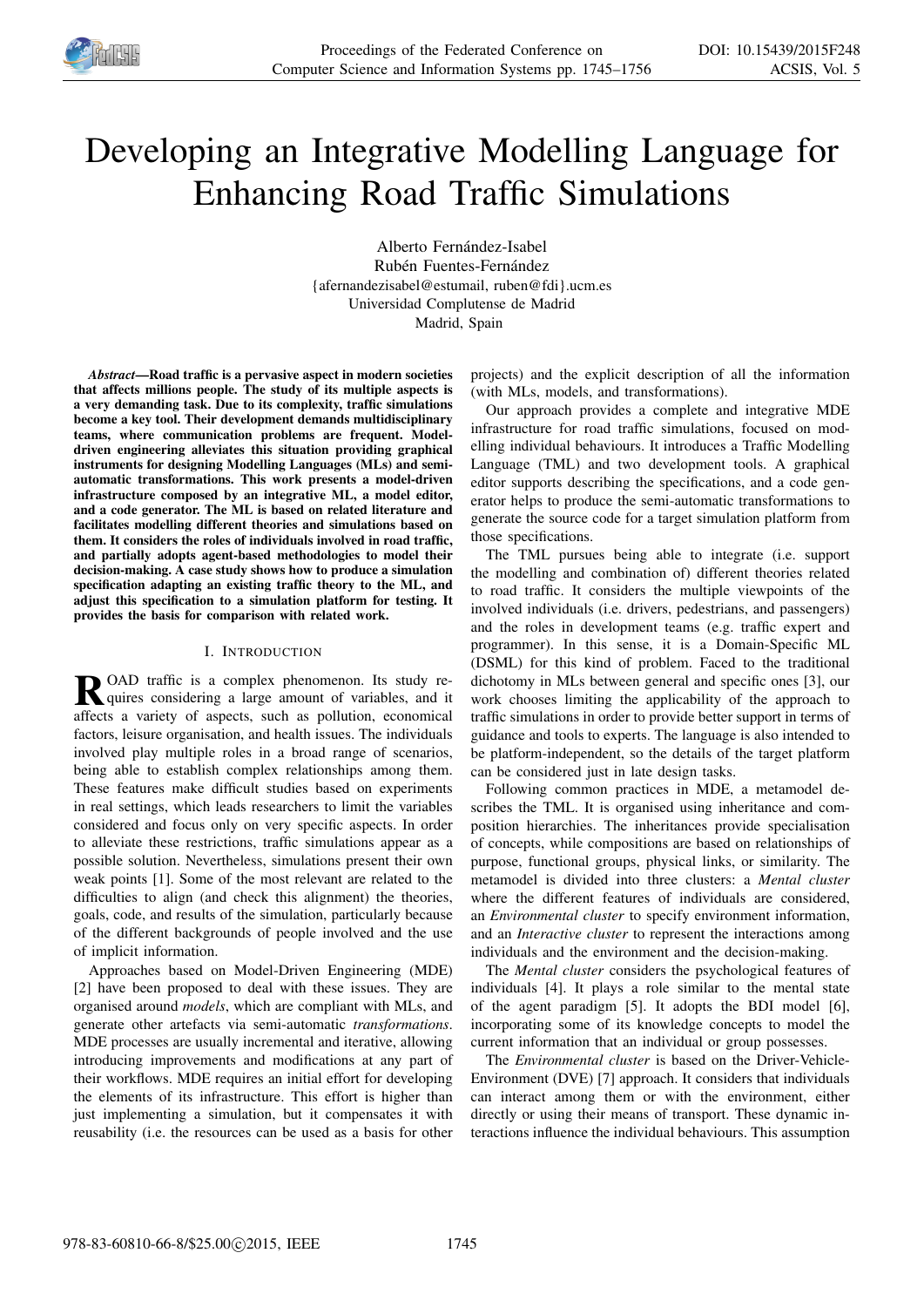fits with Agent-Based Modelling (ABM) [8], where agents are intentional entities that can establish communications among them for different purposes (e.g. collaborate or interact).

The *Interactive cluster* models the decision-making of the individuals. It adapts this aspect from methodologies based on Agent-Oriented Software Engineering (AOSE) (e.g. INGE-NIAS [9] or Tropos [10]). *Goals* represent the people's objectives, and *tasks* are the instructions to execute in order those satisfy goals. These elements are considered in a *perceivereason-act* cycle [11].

Regarding the development tools, the graphical editor allows designing the model instances compliant with the TML. The code generator takes as input these instances, and provides a set of functionalities to generate source code and adapt it to the target traffic simulation platform.

A case study shows the suitability of the MDE infrastructure to develop traffic simulations. It specifies the work in [12] using the ML. The graphical editor tool supports and guides this process, which produces a model specification and default source code templates for the primitives of the ML. These artefacts are the input of the code generator tool. It supports the completion of these templates with graphical wizards that assist users. This code is finally adapted to a specific traffic simulation platform, MATSim [13]. For this purpose, the code generator allows adding specific classes and code snippets to modify available code (e.g. using libraries or algorithms).

The rest of the paper is organised as follows. Section II presents the basic concepts of MDE and the related tools. The TML is introduced in Section III through its metamodel and clusters. Section IV presents the two development tools based on the TML, the model editor and the code generator. The case study in Section V illustrates the application of the approach. Then, Section VI compares this with related work. Finally, Section VII discusses some conclusions and future work.

## II. MODEL-DRIVEN ENGINEERING

MDE [2] is a development methodology that is composed around *models*, in contrast to traditional approaches that are based on source code. The development process is focused on the production of iterative and incremental specifications of models going to abstract to accurate, where developers refine and add new elements to them at each step. During this process, *transformations* are introduced in order to automate repetitive modifications in models. For instance, generating patterns or concrete specialisations to target platform in order to produce models. Other related elements (e.g. source code or documentation) are compliant to these considerations, as they can be obtained from models using manual settings and transformations.

This development approach is based on modelling languages. In the case of graph-oriented languages, which are the most popular ones [14], the main instrument to achieve these definitions is the metamodel. Metamodels are commonly selected to describe their abstract syntax, but also they can be used to define their specific syntax or semantics [15]. Also, these metamodels are defined using meta-modelling

languages. The Meta-Object Facility (MOF) [16] provided by the Object Management Group (OMG) is the standard in the domain. Nevertheless it presents some limitations. The absence of extensive tool support promotes that users frequently choose alternative languages or develop their own related tools. The Ecore meta-modelling language [17] is considered as an alternative as it is supported by multiple Eclipse modelling tools. These tools are organised around the Eclipse Modelling Framework (EMF) [17] and the Graphical Editing Framework (GEF) [18]. Also, Ecore adopts the Object Constraint Language (OCL) [19] to define model constraints and it is almost compliant to Essential MOF (EMOF). EMOF is a part of MOF focused on object oriented concepts and able to specify reflective operations. These features encourage this approach to select Ecore as its meta-modelling language in order to develop the TML.

Fig 1 shows the principal primitives of Ecore. An instance of *EClass* plays the role of its similar entities at the model level (i.e. classes). It clusters *EAttribute* and *EReference* elements. *EAttribute* instances provide features coming from *EDataTypes* (i.e. primitive types) to *EClass* instances. These primitive types include the most common (e.g. integer, char or string). An *EReference* instance symbolises a binary relationship in only one direction among two *EClass* instances. It allows creating containment and non-containment relationships. The *EReferenceType* of a specific *EReference* instance is indicated by its target *EClass*. Multiple *EClass* instances can be considered by *ESuperType* relationship in order to express inheritance among them. *EPackage* instances contemplate the possibility of grouping the structures of the metamodel.

Regarding the transformations, they are the other core instrument of MDE. They present different types of inputs and outputs, being able to be classified in [20]: Model-to-Text (M2T), Text-to-Model (T2M) and Model-to-Model (M2M) [21]. These transformations can be developed using generalpurpose programming languages or transformation languages. In the first case, a module uses programming structures to manage its inputs and outputs. In the second case, the module is developed using a specific language for transformations and presents an engine that executes it in order to accomplish the process.

In this work, a module defined by a general-purpose programming language (i.e. Java) is adopted (see Section IV), as it can use techniques from reflection-based programming [20] and integrates several wizards that assist developers.

## III. TRAFFIC METAMODEL

Road traffic is a pervasive phenomenon that involves elements and situations. In order to study it, there are different theories that consider its aspects from multiple backgrounds and purposes. The same situation occurs with traffic simulations, where infrastructures differ on their modelling approach and goals.

In order to facilitate the integration and modification of elements in the TML and its study, this approach uses a metamodel [17] defined with Ecore.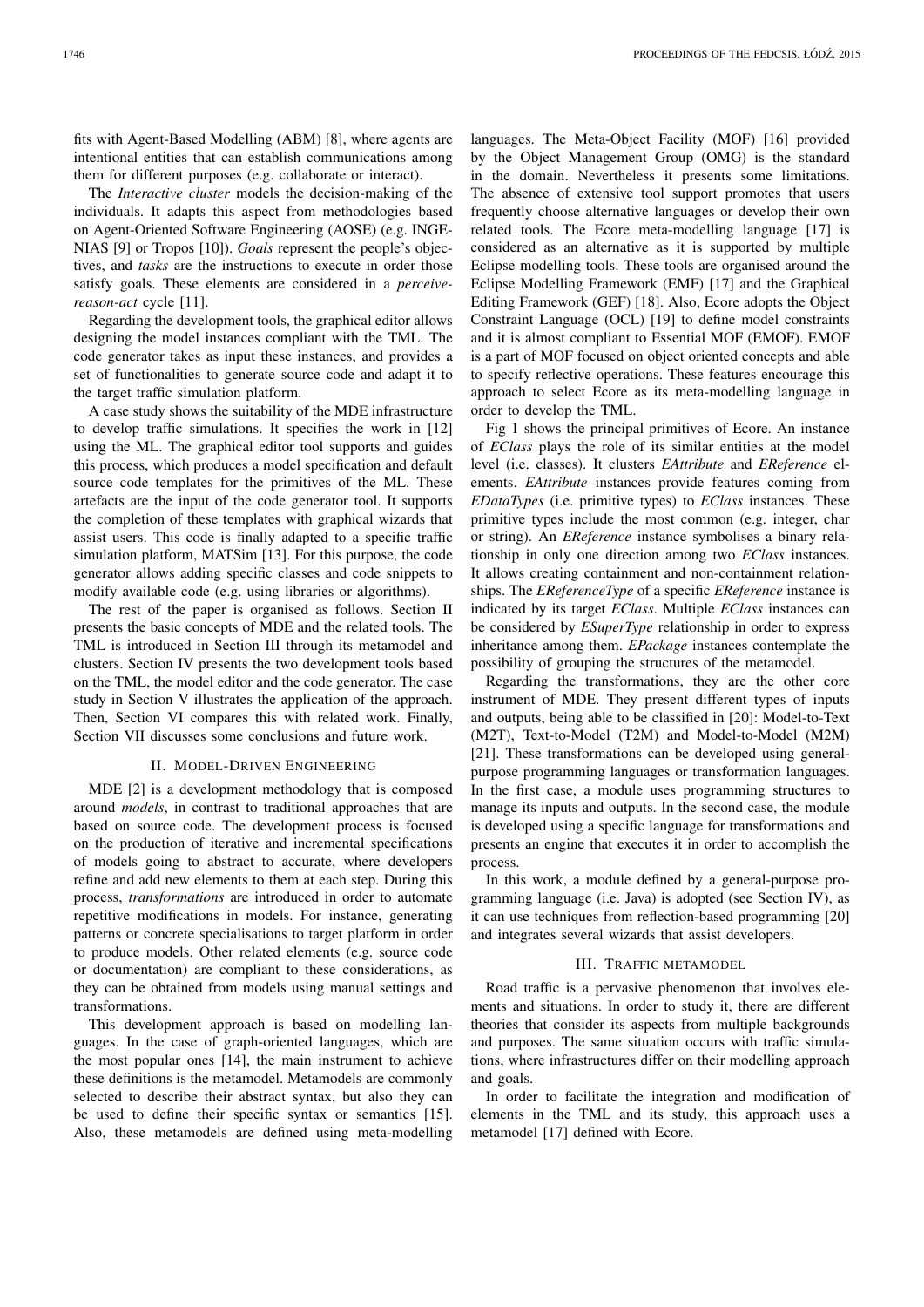

Fig. 1. Extract of the Ecore model selected from [17]

Regarding the concepts of the TML,they are mainly based on ABM [8] and structured into three clusters. The *Mental* and *Environmental* clusters gather the different concepts obtained from traffic literature. The *Mental cluster* represents the inner state of the participants in traffic [4]. The *Environmental cluster* includes the DVE approach [7]. These clusters have similar structures (see later in this section). The *Interactive cluster* is focused on representing the goals and actions of people involved in traffic. It is based on the guidelines of methodologies coming from Agent-Oriented Software Engineering (AOSE), integrating a *perceive-reason-act* cycle [11].

The core concept of the metamodel is the *Person* metaclass. It represents the types of people involved in traffic. According to their means of transport, they can be drivers, passengers, or pedestrians. These *Person* instances can interact with an *Environment* instance. This interaction is direct (in the case of pedestrians), or indirect when a *Vehicle* instance is used for it (for drivers and passengers). People' features are modelled with *Profile* instances, and the information they possess with *Knowledge* instances. Their acts are motivated by *Goal* instances, and the potential ways to achieve them are represented by *Task* instances. *Evaluator* instances determine how people have actually to act according to the circumstances, and *Actuator* instances execute the planned tasks.

The previous elements are arranged in inheritance hierarchies, adding the needed specialisation and structure to the metamodel. All concepts inherit from the *GeneralElement* meta-class (see Figs. 2 and 3). This meta-class provides the *EInherits* reference in order to represent inheritance among elements of the same type in model instances. The *GeneralRelationship* meta-class (see also Figs. 2 and 3) supports the introduction of relationships (e.g. affects or influences) among other elements. The *RInherits* reference allows its specialisation. Both types of references are constrained by expressions written with OCL [19]. For instance, constraints

only allow inheritance among instances of the same type of meta-classes (e.g. a *Knowledge* instance only extends another *Knowledge* instance using a *EInherits* reference).

The internal structure of the *Mental* and *Environmental* clusters allows composition hierarchies using the *XComponent* (e.g. *KComponent* or *VComponent*) meta-classes. These metaclasses can be decomposed into others of their same types. All these compositions are constrained by OCL expressions. For instance, a *Profile* instance can be decomposed only into *PComponent* instances, while these *PComponent* instances can be only decomposed into others of the same type.

The meta-classes of the metamodel include attributes and predefined methods. Attributes can be specific for certain meta-classes or common (with similar name and meaning) to several meta-classes. An example of the first case is the *AvailableArea* attribute in the *Environment* meta-class; the *XValues* attributes (e.g. *PValues* or *EValues*) for storing the impact that an element has in the rest of the elements of a model instance are examples of the second group. Methods are placeholders for specifications that describe behaviour or attributes derived from others. For instance, code snippets can be attached to these methods in the model specification for code generation.

Next sub-sections discuss these aspects in detail. Subsection III-A describes the mental state and features of participants in traffic. Subsection III-B focuses on concepts to describe the traffic setting according to the DVE model [7], i.e. vehicles and the environment. Subsection III-C introduces the concepts to represent interactions among the previous elements and decision-making.

# *A. Mental cluster*

The *Mental cluster* (see Fig. 2) represents the different concepts that can appear in the road traffic domain influencing the behaviour of individuals [4]. These concepts are classified as features of people or their current state.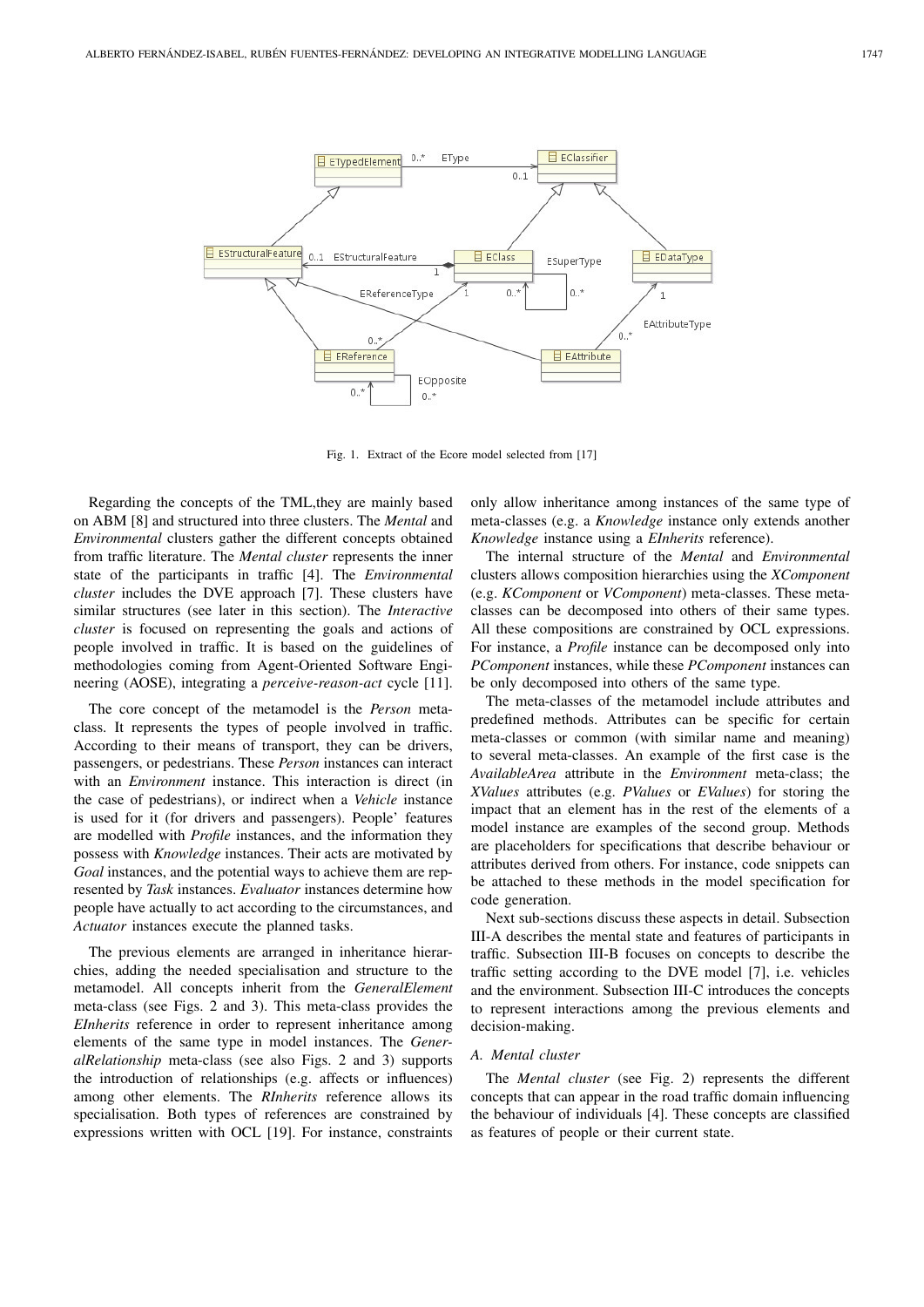

Fig. 2. Excerpt of the *Mental* and *Environmental* clusters of the metamodel.

The cluster includes three main meta-classes: *Person*, *Profile*, and *Knowledge*. *Profile* represents the different features of people in traffic. *Knowledge* considers the current mental state (but the goals) that a *Person* uses when dealing with traffic. It can be factual (e.g. traffic signs), procedural (e.g. how to overtake a vehicle), and normative (e.g. drivers should respect safe distances with other vehicles) knowledge. *Profile* instances describe people features (e.g. age or fatigue).

Both knowledge and features of people can specify information that does not change in simulation time (e.g. gender or meaning of signs), or does it (e.g. stress or mood). Proper *calculate* methods and their associated attributes must be specified to describe how to calculate them later.

The instances of the *Knowledge* meta-class and their composition meta-classes can represent information belonging to individuals (e.g. the current route), or global information available for every participant in the simulation (e.g. the speed limit in a specific type of road). The *KIsGeneral* attribute differentiates both uses.

This cluster is closely related to the agent paradigm [5]. For instance, the *Knowledge* meta-class can consider the *Beliefs* of people involved in road traffic, which are contemplated in the BDI model [6].

# *B. Environmental cluster*

The *Environmental cluster* (see Fig. 2) adapts the concepts of the DVE model [7], as this is focused only on the driver role and the TML considers others. Thus, here it is considered that an individual can get information from the environment (any participating person) and the vehicle (only drivers and passengers). These elements can be extended to facilitate the potential accommodation of other theories.

The cluster considers how individuals relate to their means of transport and environment. It comprehends three main meta-classes: *Person*, *Environment*, and *Vehicle*. *Environment* represents the place where people (i.e. *Person* instances) interact, including the physical conditions that can occur (e.g. weather and road conditions). A model specification has a unique *Environment* instance shared by all the individuals. The *Vehicle* represents the means of transport, considering the different roles of people in road traffic (i.e. driver, passenger, and pedestrian). Drivers and their passengers relate to the *Environment* through their vehicles, but only drivers can use them to act on it. In the case of pedestrians, they have a direct relationship with the environment.

The mutual influences among *Person*, *Environment*, and *Vehicle* instances because of their relationships are partially represented in the metamodel with some attributes. The *Environment* meta-class has an *AvailableArea* attribute. It indicates the part of the environment that can be perceived. The *Person* and *Vehicle* meta-classes include the *VisibleInfo* attribute to specify which information from the *Environment* instance can be perceived in or through their instances.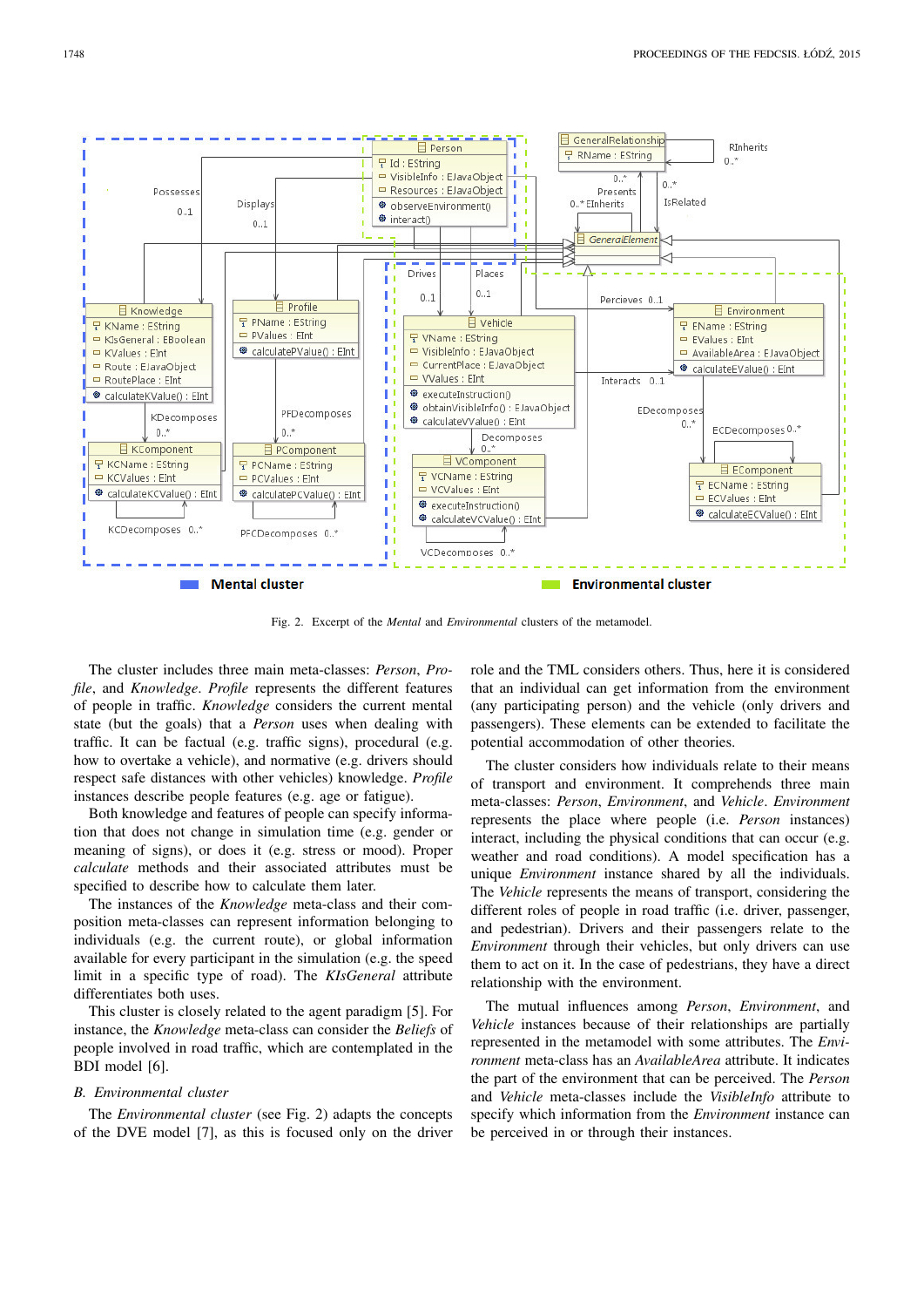## *C. Interactive cluster*

The *Interactive cluster* (see Fig. 3) describes how *Person* instances act on the traffic situations considered by the *Mental* and *Environmental* clusters (see Sections III-A and III-B). Its components are organised into two groups. The first one describes the objectives of people and their capabilities to achieve them. The second one represents the elements that carry out the acting cycle.

The first group includes the *Goal* and *Task* elements. These two concepts come from Multi-Agent Systems (MAS) [22], and agent-based methodologies. These methodologies include a specific acting architecture where agents play multiple roles and try to meet the requirements of their different goals. These goals are enabled according to the agents' mental states and are directly related to task elements that can satisfy them. These goals can be decomposed into others, generating *OR* or *AND* compositions. Tasks can be decomposed in a similar way in order to describe complex jobs.

In our work, the *Mental cluster* represents the mental state of agents, and the *Environmental cluster* provides information from the environment and the vehicle (only in the case of drivers and passengers). The *Goal* meta-class represents a state of some traffic elements a person aspires to keep or reach, and the *Task* meta-class models person's capabilities. Both metaclasses hold specific attributes to characterise them. *Goals* have *Satisfaction* attributes that represent their satisfaction conditions. *Tasks* include *Instructions* attributes to specify the atomic actions that implement them.

These meta-classes can be decomposed into others of their type (constrained with OCL expressions), following the structure already seen for sub-components in the other two clusters. However, semantics are different. Here, they are related to satisfaction instead of determining the features of a component. The *Goal* and *Task* meta-classes present the *GType* and *TType* attributes in order to specify the type of compositions (e.g. *OR* or *AND*). The *GType* attribute represents the type of goal satisfaction compositions, while the *TTYpe* attribute indicates if the current task is accomplished by completing one or all its sub-tasks. These semantics are flexible, as both attributes could be modified to support different structures and classifications.

The second group represents those elements of a person that are in charge of evaluating the actual known state and executing actions. It follows a classical *perceive-reason-act* cycle [11] with evaluators and actuators (based on [23]). The information perceived from the environment is stored in the elements of the *Environmental cluster* (including the *Person* meta-class), the reasoning is carried out by *Evaluator* instances, and the acting is achieved with *Actuator* instances.

*Evaluator* instances can be decomposed into others using the *EVDecomposes* reference, being able to distribute the liabilities among them. In the case of *Actuator* instances, they cannot be decomposed into others. They can use inheritance through *EInherits* references, but each *Person* instance (i.e. a person type modelled) can only present one *Actuator* instance related to it (see the *Utilizes* reference in Fig 3).



Fig. 3. Excerpt of the *Interactive cluster* of the metamodel.

*Evaluator* instances assess the information obtained from the *Environment* and *Vehicle* instances, the elements they are composed, and the available relationship instances linked to their *Person* instance. From that, they update the internal state of the *Person* instance. All this information determines the current state of goals. Once a candidate goal is selected, an *Actuator* instance picks its associated tasks. It executes these *Task* instances through its *Instructions* or subtasks.

#### IV. DEVELOPMENT TOOLS

The MDE approach presented in this paper is supported by two main tools: a graphical editor where the model specifications are developed, and a code generator where multiple operations to produce source code from models are achieved through semi-automatic transformations. Their implementation is based on the Eclipse Modelling Framework (EMF) [17] and the Graphical Editing Framework (GEF) [18].

The graphical editor is an Eclipse plug-in that guides users in the development of model specifications. It generates models compliant with the TML through a visual interface. This interface provides a canvas and a palette for displaying the model and the concepts of the metamodel. The model generated can be validated to ensure its compliance.

The code generator tool takes as input the model specifications produced by the graphical editor. In a first step, it associates to the classes in the model the source code EMF generates automatically for their meta-classes. Also, it provides options to integrate other external files, e.g. specific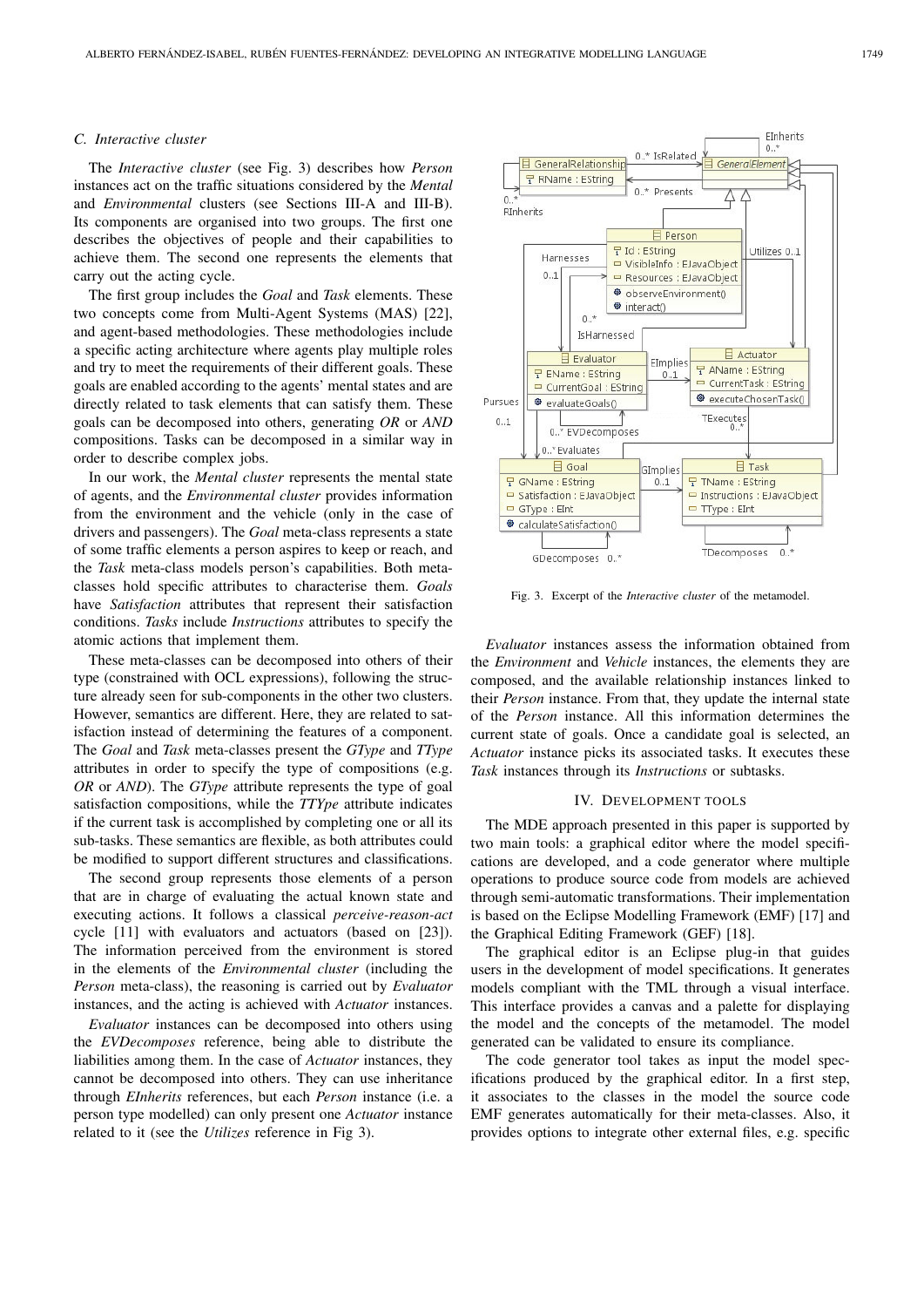libraries coming from the target platform or even the entire simulation with its associated dependencies. This can be used later to modify the preliminary code.

Over that input, the tool presents a graphical interface for displaying the information captured in the model specifications, allowing an intuitive navigation of them. The information about a selected element instance includes the methods associated (original and newly created), the decomposed elements it presents, the *GeneralRelationship* instances where it acts as the origin, and the elements from which it inherits (see Fig.4).

The code generator implements operations related to source code transformation and model adaptation, and operations related to specialisation to target simulation platform. Most of them are partially automated through wizards in order to provide guidance to users. A text editor, an internal graphical editor, and a compiler are integrated in the infrastructure in order to support these features.

Regarding the code transformation, main functionalities are: source code injection for platform adaptation, design and storage of self-contained *Interactive clusters* (see Section III-C), and cluster integration.

The injection of source code offers two alternatives. They are based on techniques from reflection-based programming [20] in order to modify and compile dynamically the default EMF implementation. The first one redefines only the body of the methods of the classes adding different instructions, using suitable code snippets for the target simulation platform. The second one is more complex, being able to complete the entire class or extending it from another one of the same type previously redefined. This allows adding new attributes and methods. As these operations require some programming skills, the graphical interface and the integrated modules (i.e. text editor and compiler) assist to examine the metamodel and model elements, and their code. This facilitates these tasks and produces a more intuitive development environment. There is also on-line help and examples to guide users in this point.

The design and storage of self-contained *Interactive clusters* uses the integrated graphical editor. It provides (in a similar way to the graphical editor plug-in explained above) a canvas and a palette to create the multiple elements (i.e. *Goal*, *Task*, *Evaluator*, *Actuator*, and *GeneralRelationship* instances) and a validation tool. After that, the generated cluster can be loaded into the tool in order to perform other tasks, such as code injection or storage of the development stage. In the last case, a wizard creates a compressed file including the current stage and the model designed, which allows continuing with the graphical design in the future.

The cluster integration functionality is linked to the previous one. It merges a model specification only with elements from the *Mental* and *Environmental* clusters previously loaded in the tool, and a stored self-contained *Interactive cluster*. A graphical wizard facilitates the process showing to users the available elements in each cluster in order to link them through references from the TML. Also, *GeneralRelationship* instances can be added or completed (i.e. relationships with origin in



Fig. 4. Graphical interface of the code generator tool.

elements of *Mental* and *Environmental* clusters and destination in elements of *Interactive cluster* or vice versa). This functionality is particularly useful since models of the *Interactive cluster* can frequently be reused with different models of the *Mental* and *Environmental* clusters. Moreover, their attached code is the most depending on the target platform. Once the integration is completed, the rest of the tool functionalities can be used taking the new integrated model specification as the current one.

Regarding the platform adaptation, the code generator tool presents two main functionalities that promote the specialisation of the design and a better integration between the model specification and the target traffic platform: a dynamic compiler insertion and new classes generation.

The dynamic insertion assists in the attachment of libraries provided by the target platform (i.e. as external files) to the code generator, making them available to the compiler. Once the library or libraries are selected, the process is internally managed by the tool making it transparent to users. It allows producing platform-related elements in the source code of a model specification class.

The new class generation functionality supports the creation of new classes extending the original ones coming from these external libraries. It uses a wizard that eases the selection among the available classes. These classes are inserted dynamically in the path of the compiler and can be used as the others. This allows the creation of new objects of these classes in the model specification classes or vice versa.

Finally, when both the code transformation and platform adaptation are completed, the final file is produced. It can be generated using two different approaches: a specific plugin and a new adjusted platform, being both supported by wizards to make the process more intuitive. The specific plugin approach builds a compressed file packaging the model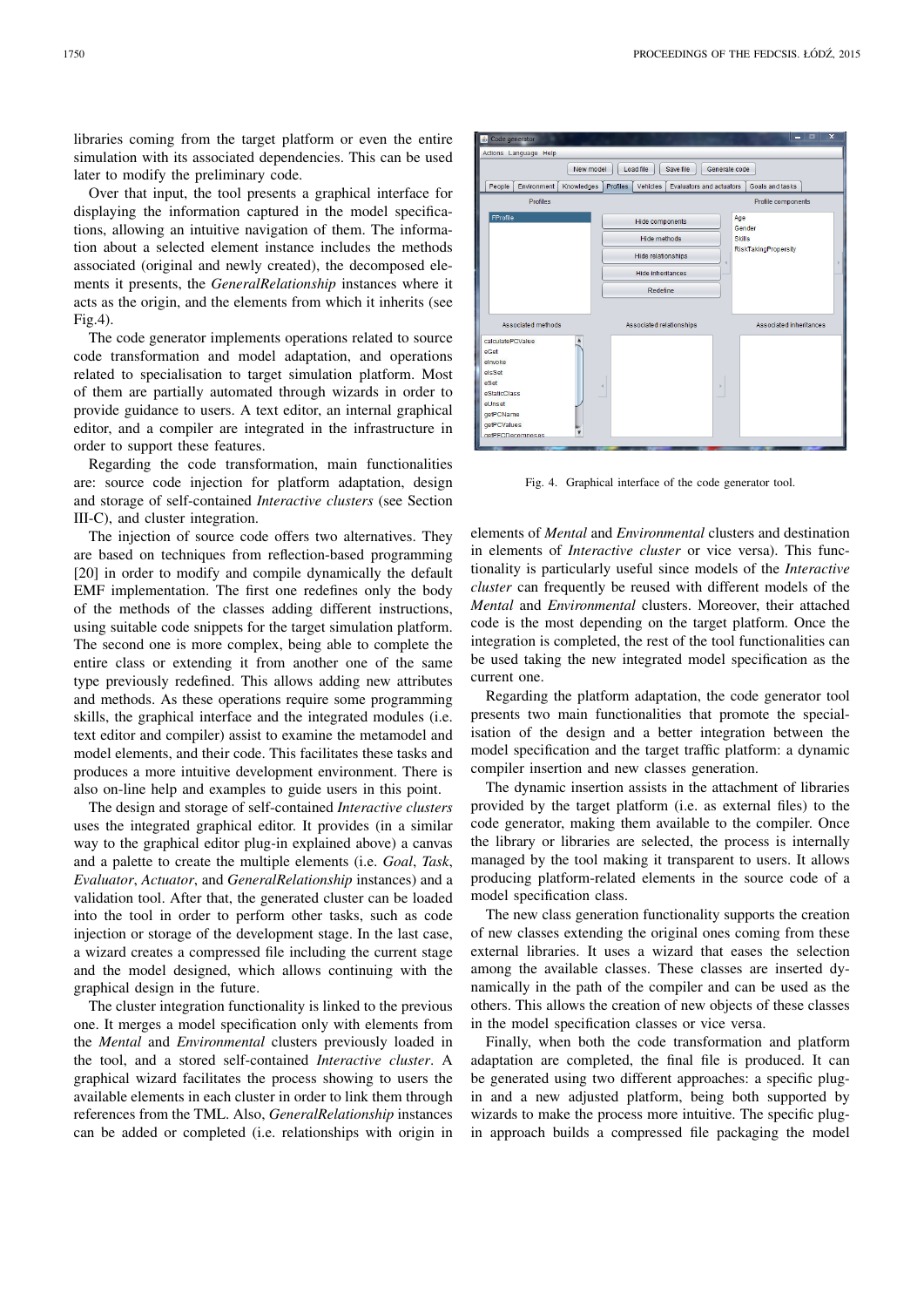specification, the dependencies, and the classes generated that could be used or inserted into the target platform. The new adjusted platform approach integrates the entire target simulation platform and their dependencies (if they are needed), using external libraries, with the model specification and the classes modified and generated. The result is a runnable compressed file that contains the target platform. This platform is able to develop simulations considering the model specification inserted.

In both cases, configuration files can be created by another wizard. These files can be added to the compressed files in order to indicate parameters related to the simulation that must be considered.

The functionalities of these tools support our MDE approach for traffic simulation. They facilitate the process allowing the graphical examination of elements and the integration of multiple artefacts (e.g. model specifications or code snippets). Also, they encourage reusability and incremental development, reducing manual coding.

#### V. CASE STUDY

The case study shows the use of the MDE infrastructure (i.e. the TML and the development tools) in order to produce a road traffic simulation. It integrates a model specification (compliant with the TML) that adapts a theory of the domain with the specialisation to a target traffic simulation platform.

In this case, the selected traffic theory [12] describes a classification of potential risk factors for drivers, and how these factors can influence their behaviour. It is modelled with the proposed TML, and uses the resulting model for generating source code through a semi-automatic process. Specific code snippets and classes are inserted for generating an adaptation that can run a simulation using the MATSim platform [13].

The original classification of risk factors presents multiple aspects structured around two main concepts: *Individual differences* and *Situational factors*. This classification does not follow the DVE [7] approach required by the TML, but its adaptation seems feasible, as both cover common aspects. For instance, the *Vehicle size* factor in [12] can be represented through the *VComponent* meta-class, the *Age* factor with the *PComponent* meta-class, and the *Trip purpose* factor using the *KComponent* meta-class.

The first step to model the traffic theory is focused on elaborating a *modelling plan*. This describes an initial evaluation of the elements coming from the traffic theory to model that can match with the types of the metamodel. Once this task is completed, these elements are mapped to the selected types of the *Mental* and *Environmental* clusters (see Sections III-A and III-B) that fit properly with them. This planning produces a *starting schema* as a result. These guidelines are represented as a model using the graphical editor tool as follows.

Users start producing a simple structure that contains only the needed instances from the root meta-classes of the metamodel to represent the concepts of the theory (i.e. the starting schema). In this case, the *FPerson* class (an instance of the *Person* meta-class) is the root of the model design. The other classes are related to it using their appropriate references, e.g. connecting the *FEnvironment* class (an instance of the *Environment* meta-class) and the *FKnowledge* class (an instance of the *Knowledge* meta-class) to the *FPerson* class.

The previous structure is the basis to integrate the rest of the theory. After creating it, users add the elements of the TML that represent the other factors considered in [12], and link them with the relevant main elements following the *modelling plan*. The *FProfile* class acts as a root of its own tree substructure, being decomposed into two *PComponent* children. They represent *Individual Differences* and *Individual* factors from the theory. Each one of them is in turn decomposed into several children (e.g. *Individual Differences* into *Age* and *Gender*; and *Individual* into *Impairment* and *Hurry/Distraction*). The *FKnowledge* class is decomposed into two *KComponent* children (i.e. *Trip purpose* and *Length of drive*). The *FVehicle* class is decomposed into two *VComponent* children (i.e. *Size* and *Performance Characteristics*). Finally, the *FEnvironment* class is decomposed into four *EComponent* children (e.g. *Weather* and *Road condition*). This completes the adaptation of the original model to the TML (see Fig. 5).

Once the model specification based on the *Mental* and *Environmental* clusters is completed, the next step is designing the elements of the *Interactive cluster*. This can be done with the graphical editor tool adding the elements previously defined, or with the graphical editor integrated in the code generator tool. In order to show how models can be reused, the second option is chosen, developing a self-contained model specification.

A self-contained specification is an independent model that comprises only elements of the *Interactive cluster* and *GeneralRelationship* instances. These components can be developed according to the requirements of a particular simulation platform, promoting their specialisation. The resulting model can be merged with other models based on the *Mental* and the *Environmental* clusters, which facilitates the integration of multiple traffic theories with the target platform.

In this case, the self-contained model takes as basis the approach presented in [23]. It provides a *Goal* and *Task* tree structure with *AND* and *OR* compositions. That comes from agent-based methodologies and the BDI model [6]. This tree structure presents tasks associated with most of the goals. These tasks achieve the actions of the individuals following a set of instructions.

The root goal called *ArrivedFastDestination* represents the basic goal of individuals involved in traffic. It is decomposed into two sub-goals that must be fulfilled (i.e. *AND* composition): *Actuated* and *EndedRoute*. In turn, the *Actuated* goal is decomposed into a set of alternative goals (i.e. *OR* composition) that represents the different actions individuals can choose while they are interacting in road traffic (see Fig. 6). These goals are decomposed into the alternatives to achieve them (e.g. the *SearchedObstacle* goal is decomposed into the *SearchedOnLeft* or *SearchedForward* sub-goals). When any of these goals that represent actions is satisfied, the *Actuated* goal is satisfied too. Meanwhile, the end of the route is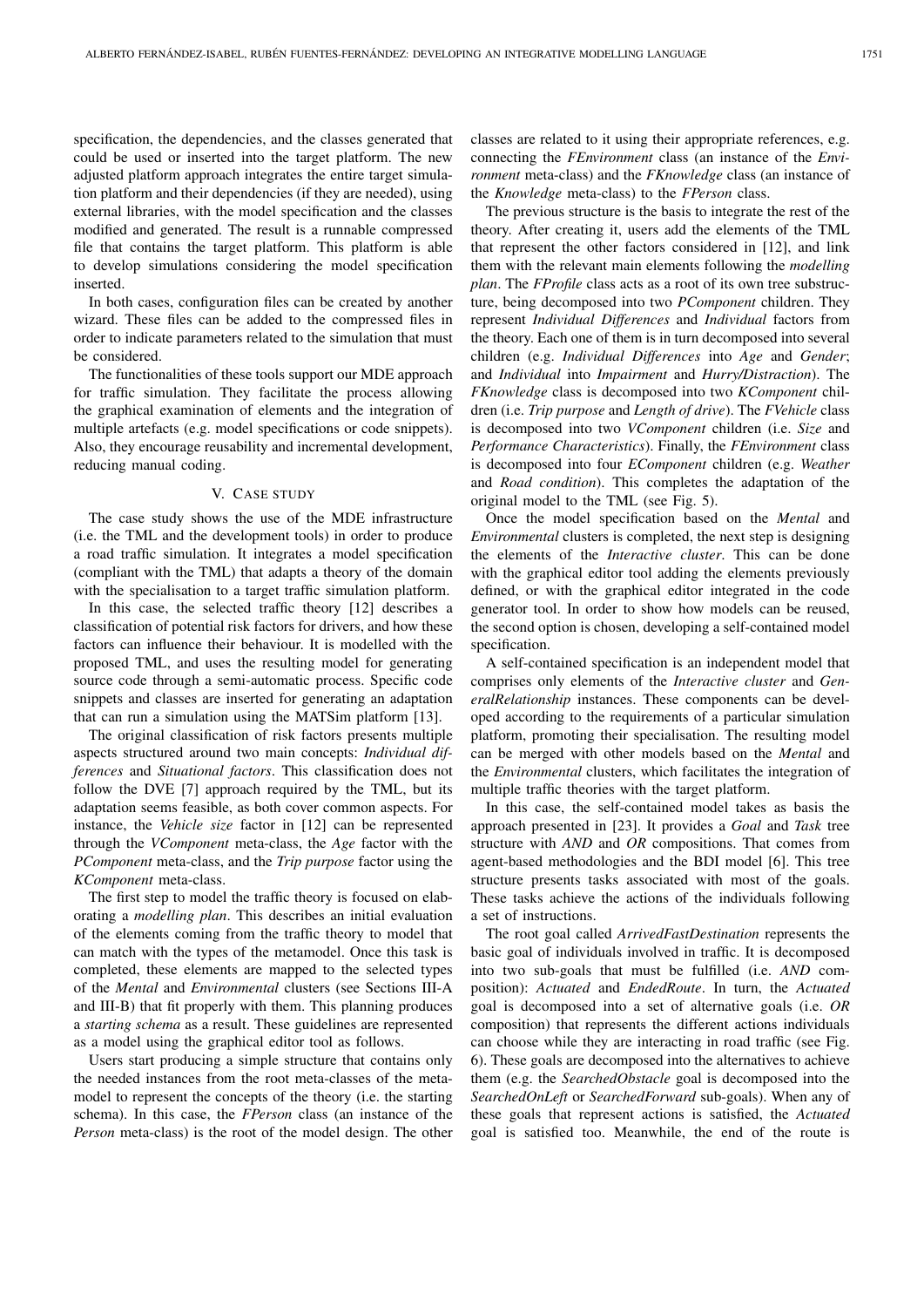

Fig. 5. Excerpt of the TML specification of the *Factors* model.

checked (*EndedRoute* goal satisfaction). If the *EndedRoute* goal is satisfied, then individuals have achieved their purpose, satisfying the *ArrivedFastDestination* root goal; if not, the process starts again. This sequence of actions models the processes in real-life, and assumes that at least one action must be done to reach the root goal.

In this self-contained model specification, *Goal* and *Task* instances present their own attributes and methods to manage these type of compositions. In *Goal* instances, the *GType* attribute indicates the type of goal composition (i.e. *AND* or *OR*). Code snippets are inserted into the body of the *calculateSatisfaction* method. These code snippets check if the sub-goal elements are satisfied. In *Task* instances, the *TType* attribute indicates the type of task composition (i.e. *AND* or *OR*), while code snippets complete the body of the *setInstructions* method. These code snippets validate if the associated sub-tasks and the atomic instructions are achieved successfully.

The *Interactive cluster* of the metamodel provides the means to model a *perceive-reason-act* cycle [11] of people. It uses the *Evaluator* and *Actuator* meta-classes based on [23].

In this case, *Evaluators* have a hierarchical decomposition that follows the goal tree. The root *Goal ArrivedFastDesti-* *nation* is considered only by the *EvaluateDestination Evaluator* instance, the *EndedRoute Goal* is checked only by the *EvaluateRoute Evaluator* instance, and the *Actuated Goal* and the rest of *Goals* related to actions are controlled by the *EvaluateActions Evaluator* instance. This last *Evaluator* is in charge of selecting the best *Goal*. It considers the input parameters provided by both the *Mental* and the *Environmental* cluster, or the other two *Evaluator* instances. It also evaluates if the satisfaction of the selected *Goal* is produced in order to check if its parent *Goal* instances can be satisfied.

Once the structure in charge of evaluating the goals is completed, an *Actuator* instance is added to the self-contained model specification. It considers every task, executing its instructions when the appropriate evaluator selects its associated goal.

After that, this part of the model specification must be stored using the corresponding wizard of the code generator tool to generate a compressed file. In turn, the model based on the *Mental* and *Environmental* clusters generated in the graphical editor is loaded as input by the code generator tool. Then, navigating through the elements of the model specification, code snippets can be inserted into the *setXValues* body method of each one of the elements with the purpose of redefining the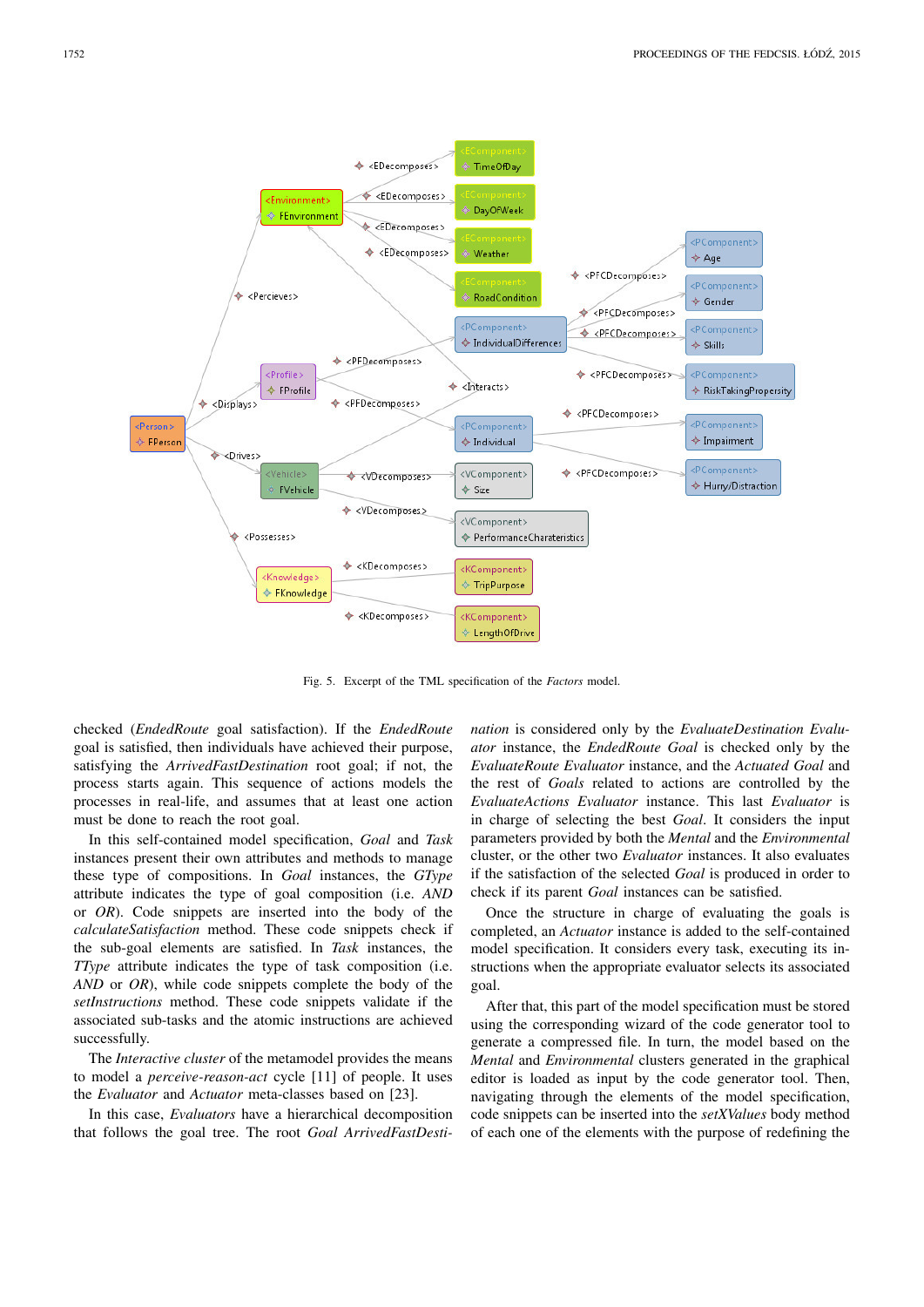

Fig. 6. Excerpt of the goal tree structure of the self-contained model specification.

calculation procedure of the *XValue* attributes (see Section III). In this case, the code snippet applies a formula based on Fuzzy logic [24]. The value of an element is obtained adding every value of the children and its own value and dividing this result by its number of children plus one, establishing a relationship among the children components and the parent. This step can be changed to consider other formulas and theories.

This model based on the *Mental* and *Environmental* clusters can be stored using the appropriate code generator functionality. This allows reusing the fuzzy formula and the structure generated in other projects.

As soon as the fuzzy logic is inserted into the model, the wizard in charge of the cluster integration functionality can be selected to apply it. The wizard links the *FPerson* instance with the root *Goal* instance of the self-contained model specification (i.e. *ArrivedFastDestination*) through a *Pursues* reference. Then, the *FPerson* instance is linked to the *Evaluator* root instance (i.e *EvaluateDestination*) and vice versa using the references *Harnesses* and *IsHarnessed* respectively. Finally, the *Actuator* instance is connected to the *FPerson* instance by means of *Utilizes* reference. When the process is completed and every reference is established, both clusters become a single model specification.

The same wizard supports the integration of *GeneralRelationship* instances among both clusters of the single model specification. These *GeneralRelationship* instances indicate the influence of target elements over the *Task* instances associated with each *Goal* instance. These *GeneralRelationships* are considered by the appropriate *Evaluator* instance in order to select the best candidate *Goal*. It evaluates the *Xvalues* attributes (previously configured using Fuzzy logic) of each related element of the *Mental* and *Environmental* clusters in order to generate real-time decisions.

Here, the addition of *GeneralRelationship* instances follows the factors structure. *Environment* factors (i.e. *RoadCondition* or *TimeOfDay*) directly affect *Overtake* or *Brake* instances,



Fig. 7. Excerpt of the elements implicated in the overtaken interaction.

establishing multiple *GeneralRelationship* instances among them (see example in Fig.7). *IndividualDifferences* factors (i.e. *Age* or *RiskTakingPropensity*) affect *Accelerate* or *ReturnLane Task* instances. *Individual* factors (i.e. *Impairment* or *Hurry/Distraction*) affect *SearchObstacle* or *Accelerate Task* instances. *Vehicle* factors (i.e. *Size* or *PerformanceCharacteristics*) affect *Accelerate* or *Turn Task* instances. *Knowledge* factors (i.e. *TripPurpose* or *LengthOfDrive*) affect *Overtake* or *SearchObstacle Task* instances.

When the integration of these *GeneralRelationship* instances is completed, all these concepts and other possible evaluation criteria must be considered by the *Evaluator* instances. For this, the appropriate code snippets must be inserted into the body of the *evaluateGoals* method.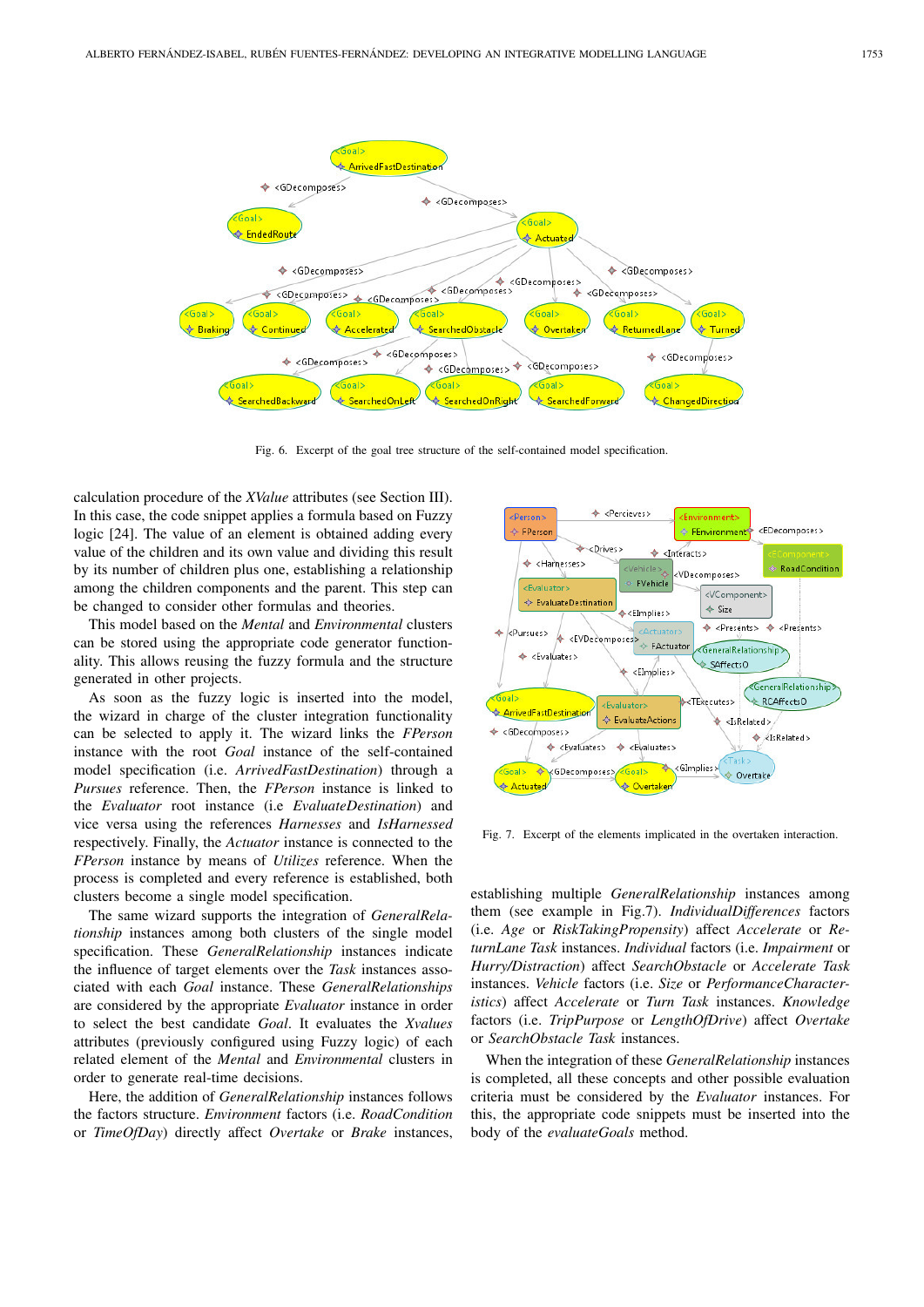In order to illustrate how the code generator tool generates specific source code for a target platform, this case study considers MATSim. This agent platform presents different functionalities, but it only supports route configuration and optimisation using a path to follow (i.e. the interactions of individuals are not considered). It is made available to the code generator tool as an external compressed file, adding all its libraries and dependencies to the compiler.

The integration requires developing and adding a new class using the related wizard. This class is in charge of merging the model specification and the platform by establishing communications between them through programming procedures (i.e. the model specification is encapsulated being able to be integrated as a class in the MATSim source code).

Some classes of the MATSim platform need to be extended in order to consider the model specification structure. The original classes only plan the route, and now they must also consider, for instance, overtaking or lane changes. The new classes are integrated into the project, being considered by the compiler of the code generator.

The *Instructions* attribute of *Task* instances must be adapted and redefined to the way of functioning and the source code provided by MATSim. This allows generating the proper platform-specific actions to get the intended behaviour.

Once the specialisation is achieved, a configuration file is generated through the corresponding wizard of the code generator tool. The initial parameters of the *XValues* attributes are defined. These parameters can be modified with the purpose of obtaining different influences of elements. Also, another class is developed in the code generator and integrated into the path of its compiler in order to load this configuration file when the road traffic simulation starts.

Finally, the code generator tool produces a compressed file. It directly runs the MATSim platform with the embedded model specification generated and integrating the configuration file.

# VI. RELATED WORK

Road traffic simulation is related to multiple areas of research. The presented approach considers the modelling of people's behaviour and environmental features affecting traffic, and the development process of simulations.

Existing road traffic simulation platforms are mainly based on multiple drivers that follow paths, though some of them allow random behaviours. The differentiation of their features, the decision-making and the interaction among them or with the environment are considered only in limited ways [13], [25].

Pedestrians and the influence of people around (e.g. passengers) over drivers are also important elements to evaluate, but frequently disregarded. For instance, [26] can model pedestrian interacting with the environment and drivers, but passengers and their possible impact are not contemplated.

The proposed metamodel considers the different roles of the individuals involved in traffic (i.e. drivers, pedestrians and passengers). It corresponds to microscopic models, as it models the multiple individual artefacts involved in road traffic

(e.g. instances of *Person* and *Vehicle*). Although not fully considered now, mesoscopic models (i.e. those combining the individual and group levels), could also be integrated in the ML. The ABM approach adopted in the ML facilitates this extension, as it is frequently adopted for such kind of models [27]. The metamodel structure improves existing approaches in order to embody multiple social features. Most of approaches consider a fixed set of these features and their relationships, e.g. [9]. *Knowledge* instances are designed to be specialised and combined, providing instruments to add facts that affect groups of entities or the overall simulation.

Regarding the internal modelling of individual participants involved in traffic, there is not a widely accepted approach. Models range from simple, mainly reactive ones, to quite complex, usually deliberative. For instance, in [28] agents use simple logical rules to interact with the environment. This environment is mainly composed of crossroads where agents react to the behaviour of others. A more complex approach appears in [29], where driver's actions are decomposed into workflows considering the multiple situations that can occur during their execution.

The decisions achieved by agents in the previous approaches can be combined in hierarchical architectures, where there are several abstraction layers that organize acting. An example of this is the Michon's hierarchical control model for drivers [30]. The metamodel supports the hierarchical composition of most of its elements, but not the definition of abstraction layers as required by hierarchical architectures.

Another point of discussion in literature is related to which of the features of participants and the environment have influence on road traffic. Approaches such as [31], [32] review some of these features. The metamodel is intentionally open in this aspect. Meta-classes such as *Vehicle* and *Environment* in the *Environmental cluster*, and *Knowledge* and *Profile* in the *Mental cluster*, present sub-components to classify other related elements or characteristics. The metamodel also allows introducing additional concepts (i.e. through the *GeneralElement* meta-class) and relationships (i.e. through the *GeneralRelationship* meta-class), and extending them using the different inheritance hierarchies. These aspects entail that the TML is highly customisable for the multiple requirements of the road traffic domain.

Regarding the development process, most of reviewed works do not cite the approach they follow. Those that do it, in general assume common development processes focused on source code, where models play only a documentation and communication role. The advantages of MDE in this scenario have been already discussed in the related literature [33]: explicit representation of the information, higher involvement of experts, enhanced model validation, and reusability.

## VII. CONCLUSIONS

This paper has presented a metamodel that defines a TML to support a MDE approach for the development of road traffic simulations. It defines this extensible ML focused on the behaviour of individuals. Development tools compliant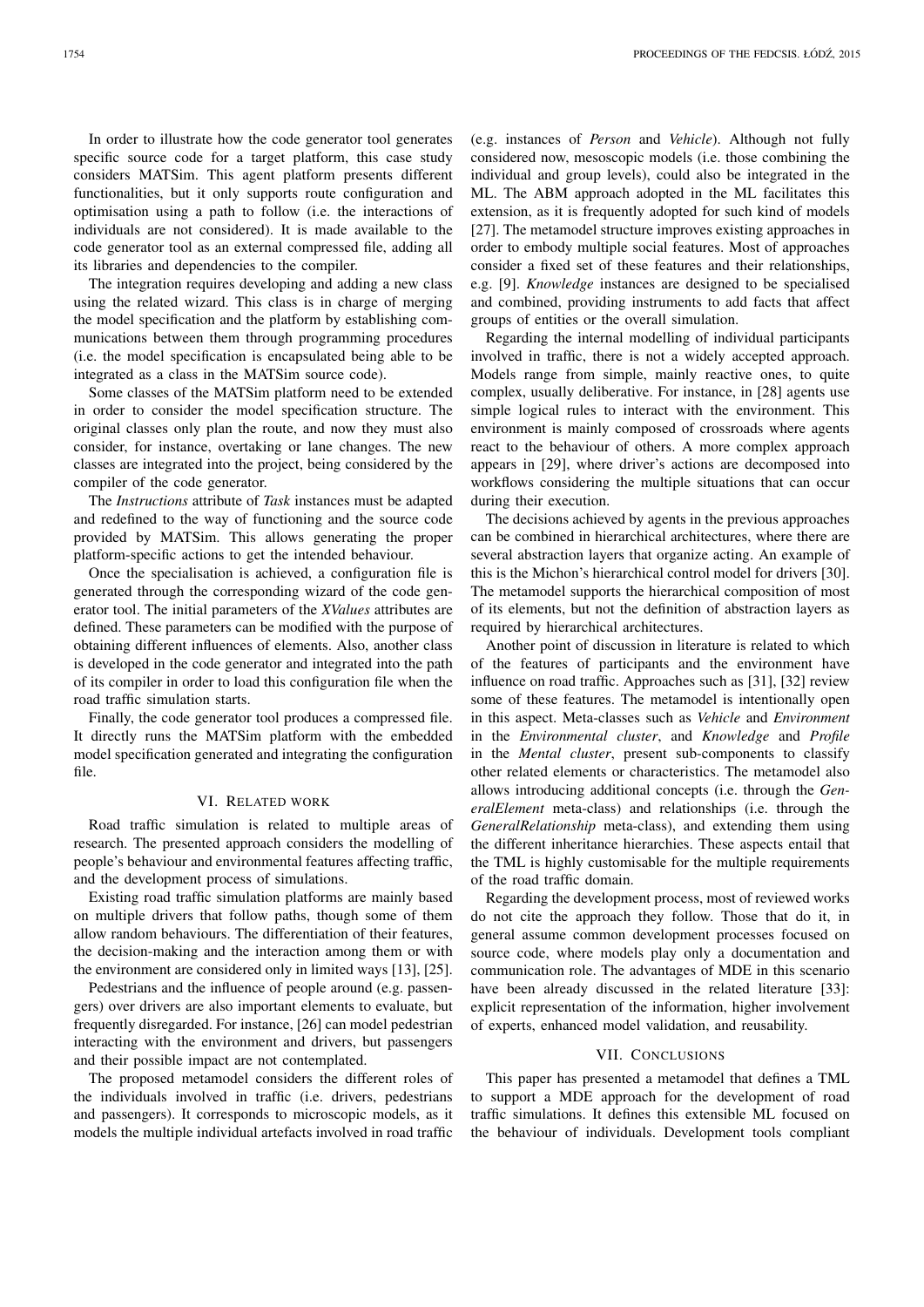with the metamodel are provided to support the process. The adoption of MDE facilitates the exchange of information among groups of experts with different backgrounds. It also promotes the reutilisation of artefacts between projects, as there is a clear separation of concerns and all the information is explicit. For instance, this facilitates deployments in multiple platforms. It also encourages the incremental development, as models and transformations can be more easily modified than code.

The metamodel is designed with the purpose of being able to integrate multiple theoretical works from the domain. It follows an ABM [8] approach in order to consider the social interactions of the individuals involved in road traffic. It has three main clusters: a *Mental cluster*, an *Environmental cluster*, and an *Interactive cluster*. The first one includes the different psychological attributes that can influence the behaviour of individuals [4]. These concepts are classified into two groups: the features of people and their current state. It considers aspects of the mental state in the agent paradigm [5], particularly the BDI model [6]. The second cluster is based on the DVE approach [7] for modelling the different interactions of the individuals involved in road traffic, considering the relationships among vehicles, environment, and people. Many of the existing studies can fit their concepts into this structure, as it includes widely accepted notions to describe traffic settings. The last cluster uses concepts like goal and task. A *perceive-reason-act* cycle [11] is integrated through the evaluator and actuator concepts.

The meta-classes of the metamodel are designed to support internal hierarchical substructures, e.g. the container *Profile* meta-class and its sub-components with the *PComponent* meta-class. Inheritance between elements of the same type is introduced to make possible specialisations. Other types of relationships among elements are also considered.

Development tools are based on Eclipse facilities [17], [18]. The graphical editor provides a visual interface and a palette for describing the model specifications. These specifications can be validated to guarantee its compliance with the ML. The code generator provides a set of functionalities that guide users in the production of source code for a given target traffic simulation platform.

The case study exemplifies the use of the complete MDE infrastructure. The development tools support the design of a model specification according to a theory, its specialisation to the MATSim platform, and the generation of the source code associated. The MATSim platform presents a route optimisation feature to simulate individuals involved in traffic. This feature does not consider interactions among individuals and only generates a path to follow. Here, it is improved adding decision-making actions based on [23] through a goaltask hierarchical structure with *OR* and *AND* compositions. A tailored *perceive-reason-act* cycle [11] is integrated using the *Evaluator* and *Actuator* meta-classes. Also, the resulting model integrates a taxonomy related to the traffic domain based on the risk factors for drivers [12]. Individual actions are influenced by the related factors, producing different behaviours in individuals when those factors change.

The presented approach has several open issues. The TML must be tested with other types of road traffic theories (e.g. interactions among drivers and pedestrians) in order to check its primitives and structure. The development tools must also be used to generate source code specialisations for other traffic agent platforms (e.g. SUMO [25] or VISSIM [26]). The introduction of social norms, the influence of traffic signals (e.g. crossings or traffic lights) and the types of vehicles (e.g. ambulances or motorbikes) could be considered.

## ACKNOWLEDGMENT

This work has been done in the context of the project "Social Ambient Assisting Living - Methods (SociAAL)" (grant TIN2011-28335-C02-01) supported by the Spanish Ministry for Economy and Competitiveness, and the research programme MOSI-AGIL-CM (grant S2013/ICE-3019) supported by the Autonomous Region of Madrid and co-funded by EU Structural Funds FSE and FEDER.

#### **REFERENCES**

- [1] A. Crooks, C. Castle, and M. Batty, "Key challenges in agent-based modelling for geo-spatial simulation," *Computers, Environment and Urban Systems*, vol. 32, no. 6, pp. 417–430, 2008.
- [2] R. France and B. Rumpe, "Model-driven development of complex software: A research roadmap," in *2007 Future of Software Engineering*. IEEE Computer Society, 2007, pp. 37–54.
- [3] A. Van Deursen, P. Klint, and J. Visser, "Domain-specific languages: An annotated bibliography." *Sigplan Notices*, vol. 35, no. 6, pp. 26–36, 2000.
- [4] D. Shinar, *Psychology on the Road. The Human Factor in Traffic Safety*. John Wiley & Sons, 1978.
- [5] Y. Shoham, "Agent-oriented programming," *Artificial Intelligence*, vol. 60, no. 1, pp. 51–92, 1993.
- [6] A. S. Rao and M. P. Georgeff, "An abstract architecture for rational agents," in *Proceedings of Knowledge Representation and Reasoning (KR&R-92)*, vol. 92, 1992, pp. 439–449.
- [7] A. Amditis, K. Pagle, S. Joshi, and E. Bekiaris, "Driver–vehicle– environment monitoring for on-board driver support systems: Lessons learned from design and implementation," *Applied Ergonomics*, vol. 41, no. 2, pp. 225–235, 2010.
- [8] M. A. Janssen, "Agent-based modelling," *Modelling in Ecological Economics*, pp. 155–172, 2005.
- [9] J. Pavón, J. J. Gómez-Sanz, and R. Fuentes, "The INGENIAS methodology and tools," *Agent-Oriented Methodologies*, vol. 9, pp. 236–276, 2005.
- [10] P. Bresciani, A. Perini, P. Giorgini, F. Giunchiglia, and J. Mylopoulos, "Tropos: An agent-oriented software development methodology," *Autonomous Agents and Multi-Agent Systems*, vol. 8, no. 3, pp. 203–236, 2004.
- [11] J. Lind, "Issues in agent-oriented software engineering," in *Proceedings of the First International Workshop on Agent-Oriented Software Engineering (AOSE)*. Springer, 2001, pp. 45–58.
- [12] T. A. Ranney, "Psychological factors that influence car-following and car-following model development," *Transportation Research Part F: Traffic Psychology and Behaviour*, vol. 2, no. 4, pp. 213–219, 1999.
- [13] Transport Systems Planning and Transport Telematics Group, Transport Planning Group and Senozon Company, "MATSim, Multi-agent transport simulation," http://www.matsim.org/, 2015, [Online: accessed 08-May-2015].
- [14] J. Bézivin, "Model driven engineering: An emerging technical space," in *Generative and Transformational Techniques in Software Engineering*. Springer, 2006, pp. 36–64.
- [15] S. Kent, "Model driven engineering," in *Integrated Formal Methods*. Springer, 2002, pp. 286–298.
- [16] Object Management Group, "Meta-Object Facility (MOF) Core Specification, Version 2.4.2," 2014.